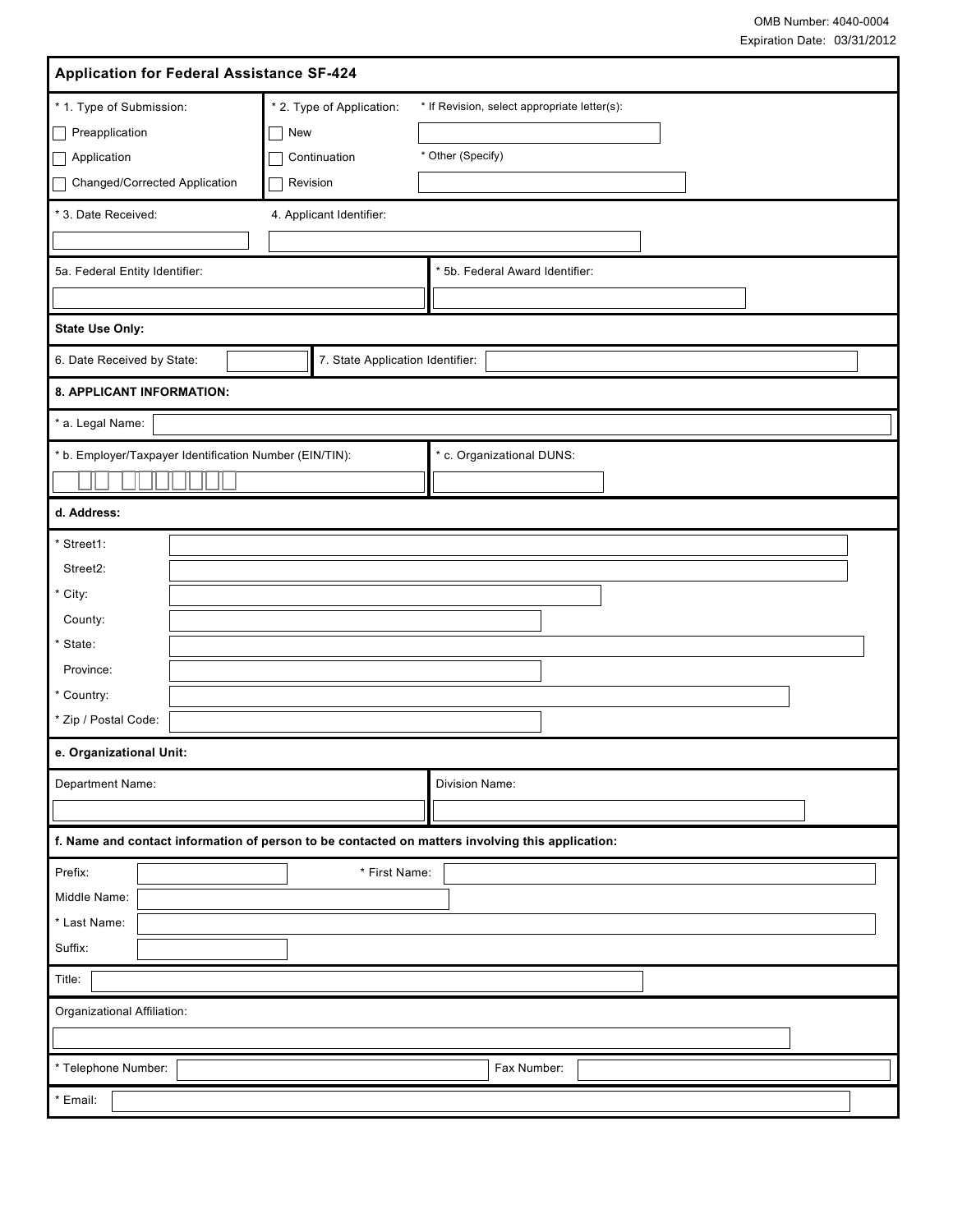| <b>Application for Federal Assistance SF-424</b>                 |  |  |
|------------------------------------------------------------------|--|--|
| 9. Type of Applicant 1: Select Applicant Type:                   |  |  |
| Type of Applicant 2: Select Applicant Type:                      |  |  |
|                                                                  |  |  |
| Type of Applicant 3: Select Applicant Type:                      |  |  |
| * Other (specify):                                               |  |  |
|                                                                  |  |  |
| * 10. Name of Federal Agency:                                    |  |  |
| 11. Catalog of Federal Domestic Assistance Number:               |  |  |
|                                                                  |  |  |
| CFDA Title:                                                      |  |  |
| * 12. Funding Opportunity Number:                                |  |  |
|                                                                  |  |  |
| * Title:                                                         |  |  |
|                                                                  |  |  |
|                                                                  |  |  |
| 13. Competition Identification Number:                           |  |  |
| Title:                                                           |  |  |
|                                                                  |  |  |
|                                                                  |  |  |
| 14. Areas Affected by Project (Cities, Counties, States, etc.):  |  |  |
|                                                                  |  |  |
|                                                                  |  |  |
|                                                                  |  |  |
| * 15. Descriptive Title of Applicant's Project:                  |  |  |
|                                                                  |  |  |
| Attach supporting documents as specified in agency instructions. |  |  |
|                                                                  |  |  |